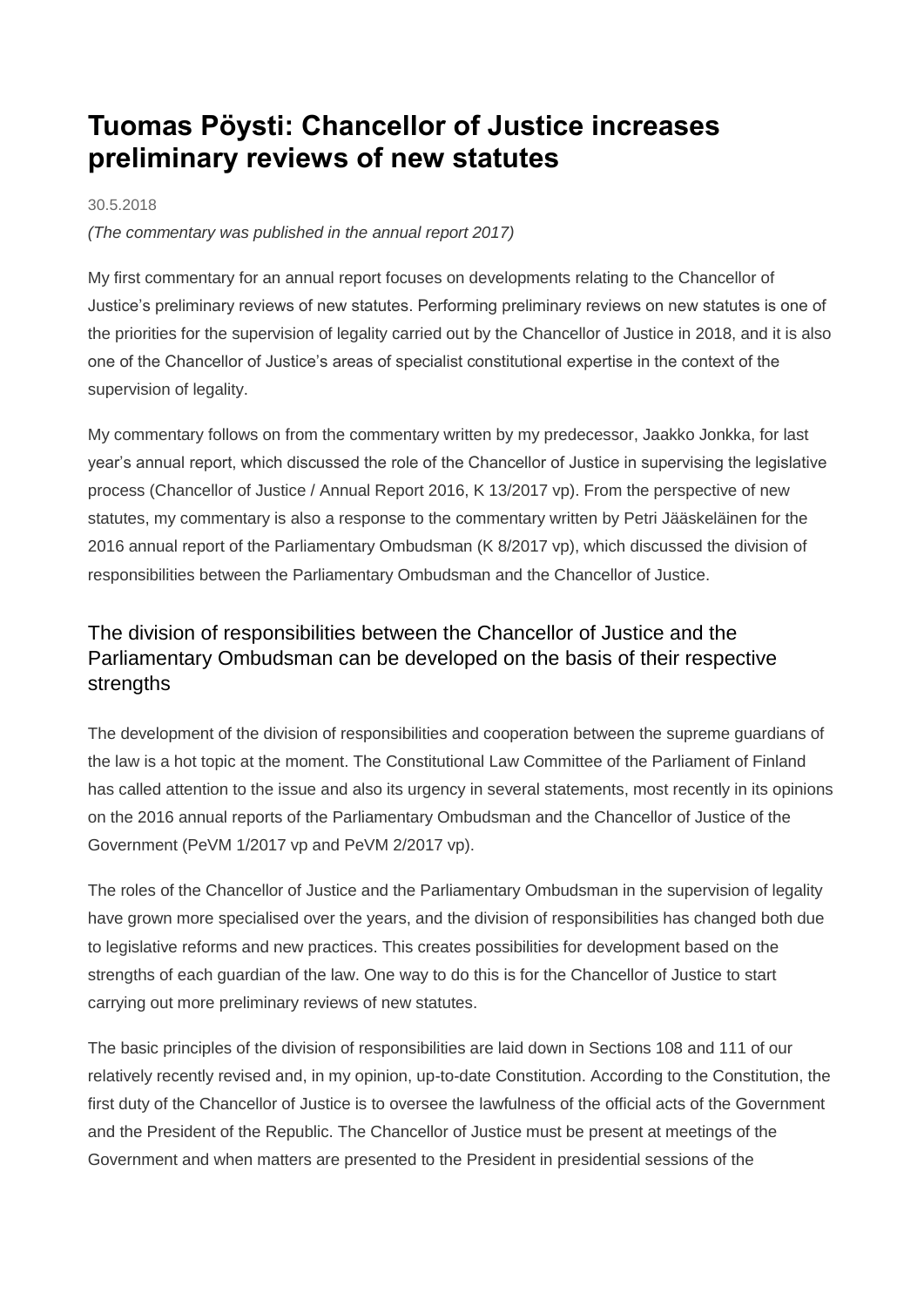Government. The ability to oversee the lawfulness of the official acts of the Government and the President in a timely and efficient manner is one of the tangible, legal strengths of the Chancellor of Justice. With this comes the possibility to provide guidance and advice and proactively protect fundamental freedoms, human rights and legal rights in general. Preliminary reviews of new statutes are becoming increasingly important in this context. Increasing preliminary reviews of new statutes and thereby ensuring the constitutionality of government bills and the observance of good legislative practice are also international trends.

The priorities and strengths of the legality controls carried out by the Chancellor of Justice also include, among others, having supreme oversight of the legality of the court system on the whole. This can be broken down to, among other things, the supervision of advocates and licensed legal counsels and reviews of sentences for criminal offences, which are among the statutory duties of the Chancellor of Justice. The Parliamentary Ombudsman has his own priorities and areas of expertise.

### Calls for independent legal advice

The work of the supreme guardians of the law has evolved from retrospective legality controls towards more and more proactive and timely protection of the rights of individuals over the years. This has also been the legislators' aim. (See endnote 1) Preliminary reviews of new statutes are an extremely important part of the work of the Chancellor of Justice, as the practice promotes the rights of individuals and protects fundamental freedoms and human rights.

Section 108(2) of the Constitution obligates the Chancellor of Justice to provide the President, the Government and the Ministries with information and opinions on legal issues. This advisory role of the Chancellor of Justice refers to the provision of independent legal advice, and it enables him to supervise legality in real time and steer the work of the Government, which is integral to modern supervision. The fact that the Chancellor of Justice's statements and opinions are legally independent and non-discriminatory and inherently related to the supervision of legality is what separates them from the general consultation and statement procedure associated with the legislative process.

Independent legal assessments in the context of the legislative process and the provision of independent legal advice in the context of the actions of the highest executive organs are not an exclusively Finnish feature. Each European country has arranged the role in accordance with their respective constitutional laws and administrative structures. In France, for example, the non-judicial departments of the Council of State (Conseil d'État), which also acts as the supreme court for administrative justice, issue statements in a manner that is very similar to the preliminary reviews carried out by the Chancellor of Justice in Finland. The consultative role of the French Constitutional Council (Conseil constitutionnel) also features these elements, although the Constitutional Council has more similarities with the Constitutional Law Committee in Finland. It is therefore not exclusively a constitutional court. (See endnote 2) The institutional solution adopted in the Netherlands is largely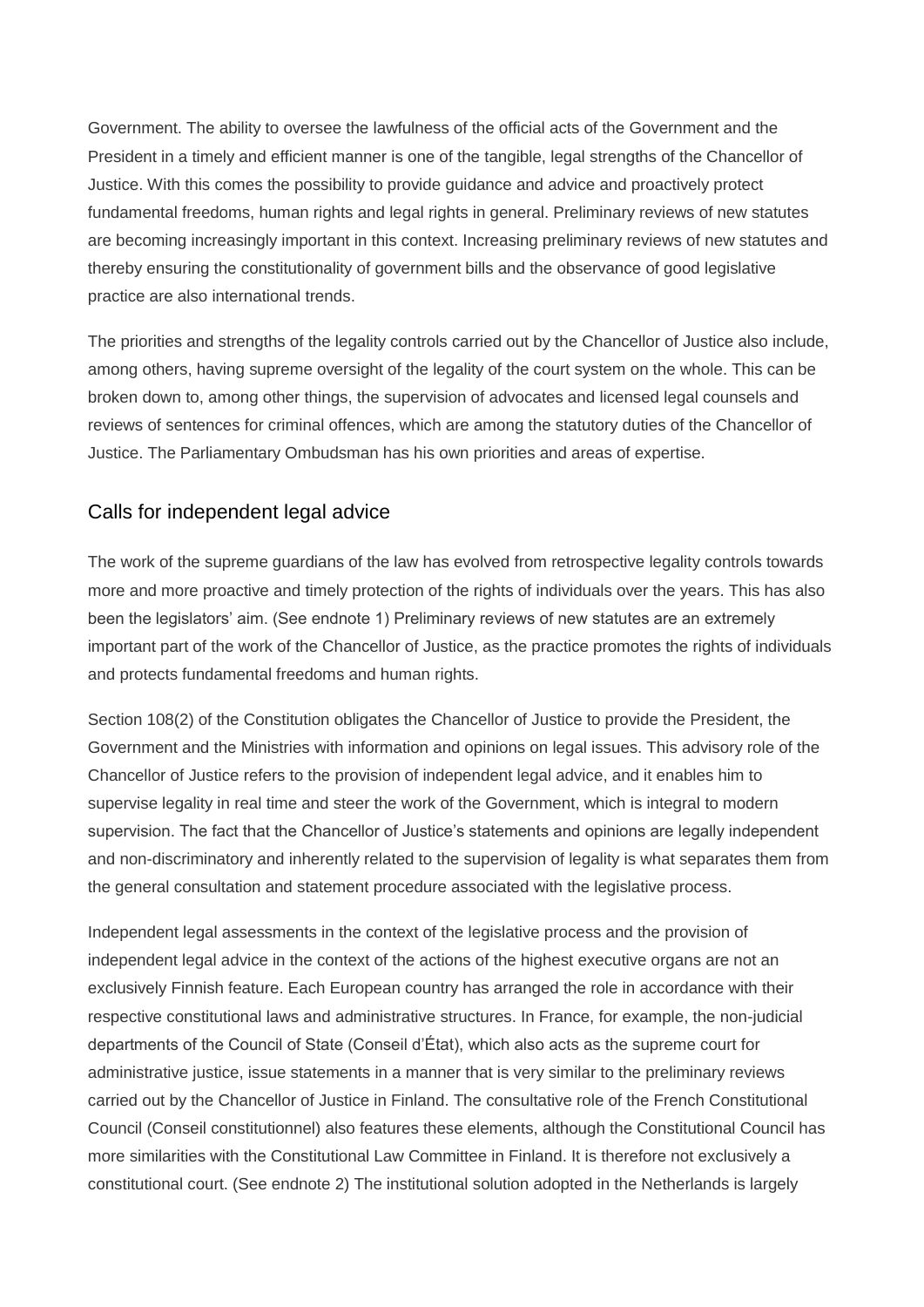similar to that of France: the Dutch Council of State (Raad van State) provides consultancy and issues statements, and it also acts as the supreme court in administrative matters. Its consultative role is organisationally separate from its role as an administrative court, and emphasis is given to the independence of the consultancy provided by the Council of State. (See endnote 3) In Sweden, the duty to pronounce on the legal validity of legislative proposals lies with the Council of Legislation (Lagrådet). The procedure involves the Council of Legislation examining similar issues to those covered by the preliminary reviews of new statutes carried out by the Finnish Chancellor of Justice. (See endnote 4) The Swedish Chancellor of Justice is responsible for producing reports for the Government upon request and for issuing statements in the course of the legislative process, but performing preliminary reviews on new statutes is not among her principal tasks. (See endnote 5)

These concise examples show that there is need for independent legal advice. The need also seems to be growing. Various kinds of organisational solutions have been explored for the provision of legal advice in different European countries, and the institutions in each country are a product of national needs and history. New needs have been responded to by solutions based on tradition. This would also be a wise approach in Finland.

### The quality of the legislative process and respecting fundamental freedoms and human rights are crucial from the perspective of the rule of law

The rule of law no longer constitutes just formal legality. Today, all public policies are based on democracy. Fundamental freedoms and human rights form the basis of legislation and the application of laws and guide the actions of legislators and the entire state sector. In other words, the rule of law is founded on the observation of fundamental freedoms and human rights. Individuals and organisations have extensive opportunities to take part and have a say, even on the actions of legislators and the highest executive organs. Laws are based on democracy and formulated through a transparent, accountable, interactive and inclusive process. The rule of law therefore has a strong substantive dimension.

The Council of Europe and the laws and entire concept of the rule of law in the member states of the European Union are deeply international. The contents of applicable laws are a product of interaction between national and international norms and sources. A report produced by the Venice Commission of the Council of Europe in 2013 and its Rule of Law Checklist from 2016 expertly summarise the six elements of the modern rule of law:

- 1. Legality, including a transparent, accountable and democratic process for enacting law;
- 2. Legal certainty:
- 3. Prohibition of arbitrariness;
- 4. Access to justice before independent and impartial courts, including judicial review of administrative acts;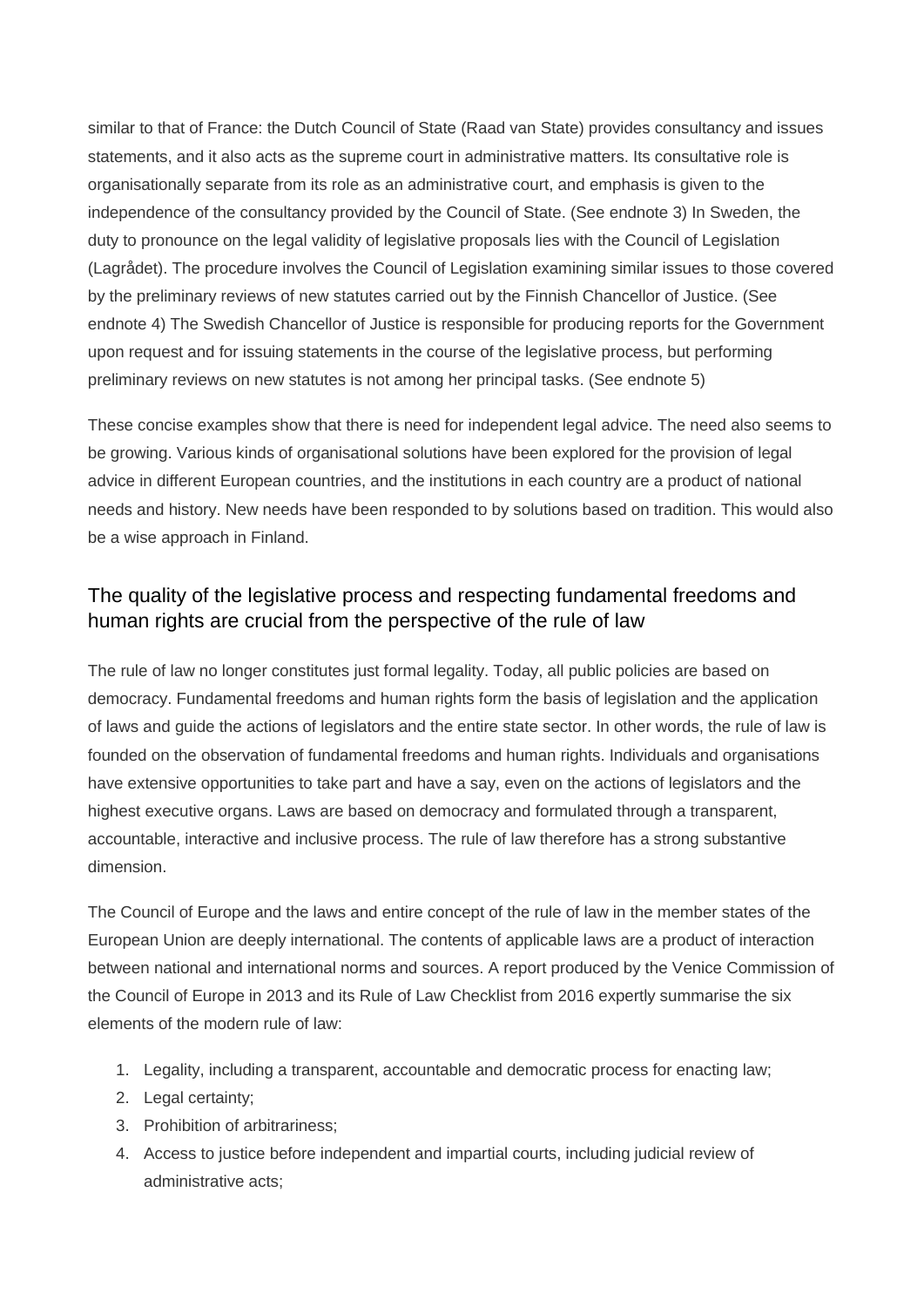- 5. Respect for human rights; and
- 6. Non-discrimination and equality before the law. (See endnote 6)

The case law of the European Court of Human Rights has laid down further important criteria for laws and legality as well as legal certainty, which give more content to the rule of law. Law must be accessible, clear and intelligible, and judicial decisions based on the law must be predictable.

Traditionally, the rule of law has dictated that the exercise of public powers is tied to predictable and universal laws and control by independent courts. Later developments have given more emphasis to the links between the highest executive organs and the law and more extensively good governance as well as the qualitative requirements set for laws and the legislative process and the principles of respecting human rights and fundamental freedoms. (See endnote 7)

#### Assessment procedures promote expedient and knowledge-based legislation

The Constitution of Finland that entered into force in 2000 creates a system of preliminary and retrospective reviews of statutes, establishes procedural roles and identifies the regulations subject to supervision. Statutes are universally applicable legal norms that are primarily enacted as acts approved by the Parliament or decreed by the President, the Government or Ministries on the basis of powers enshrined in the Constitution or the law. Pursuant to Section 80 of the Constitution of Finland, other bodies than Ministries can also be authorised by an act to lay down legal rules on given matters, if there is a special reason pertinent to the subject matter. The scope of such an authorisation must be precisely circumscribed. The aim is to limit the power to issue important universal legal doctrines to the Parliament, the Government and the Ministries, which enjoy the trust of the Parliament, or the President, who is democratically elected. The constitutional provision promotes democracy and the predictability of justice. However, the picture provided by the Constitution of legal norms and statutes is not comprehensive, as international developments have given a stronger role to contractual regulatory systems based on private law and partially new forms of standardisation and international rules in different areas of the law.

Reviews of new statutes refer to checks on the constitutionality of universal legal norms laid down by means of the legislative process and other legality controls. Supervision of the expediency of statutes and good legislative process is based on assessment procedures focusing on ensuring that laws are effective and knowledge-based and that their objectives are achieved. (See endnote 8) The most legally important of these are assessments focusing on economic policy and more specifically financial policy. (See endnote 9) The justice system and the economy are pillars of society, and they need to be examined together from a broad perspective that takes into account fundamental freedoms and human rights in order to efficiently protect legal rights.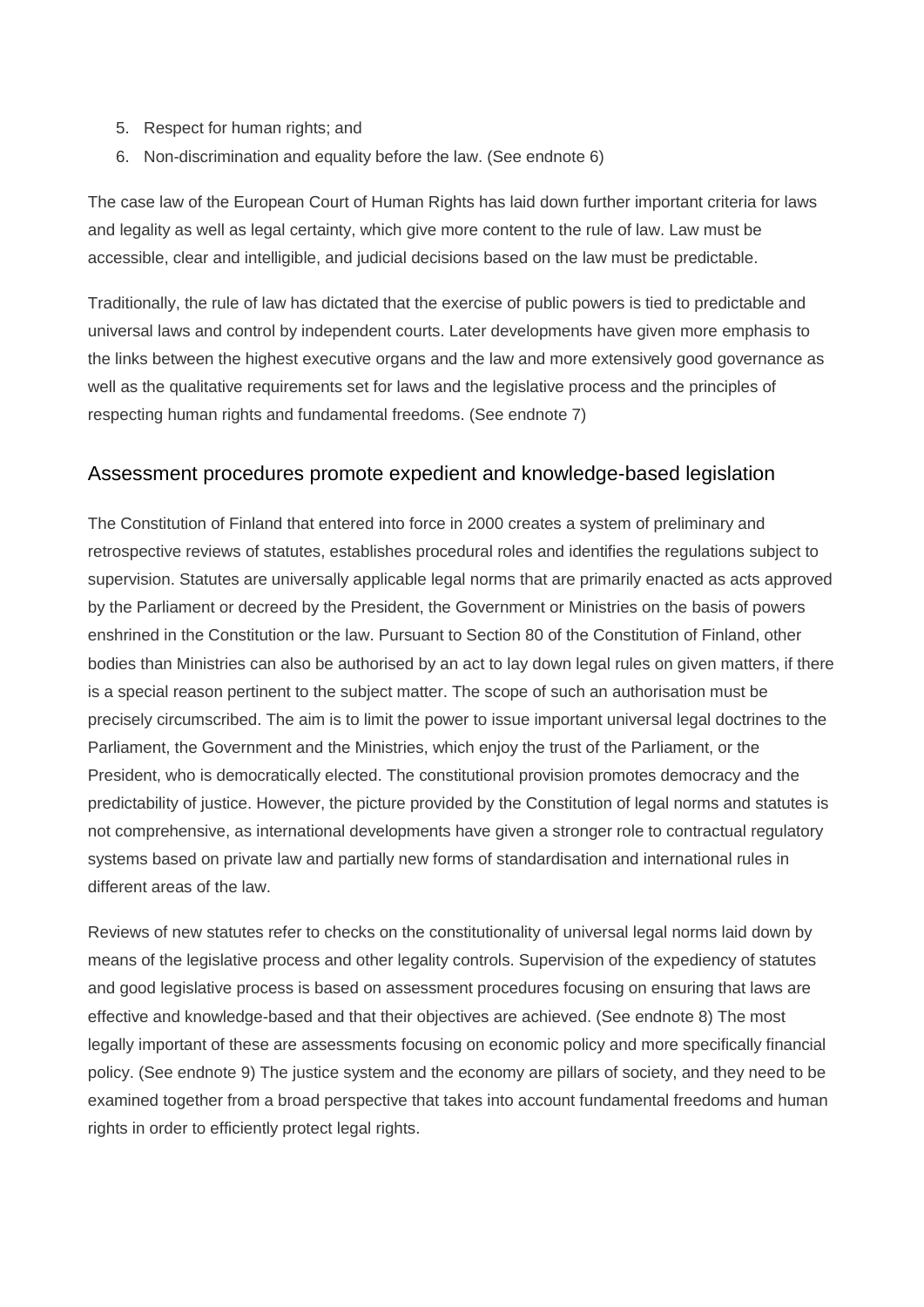From the perspective of new statutes, the most important evaluation practices are those of the Legislation Assessment Council, which are based on a political commitment given by the Government in the Government Programme and a government decree. The Legislation Assessment Council evaluates impact assessments in the course of the legislative process, which has exposed impact assessments to public criticism. The Legislation Assessment Council has set relatively systematic and well-founded economic requirements on impact assessments. The Chancellor of the Justice monitors how the recommendations of the Legislation Assessment Council are taken into account in the legislative process. The work of the Legislation Assessment Council nevertheless focuses on the latter stages of the legislative process, which is why the opportunities for incorporating any suggested improvements into government proposals are limited. (See endnote 10)

#### Constitutionality is ensured by numerous procedures

Section 74 of the Constitution of Finland gives responsibility for the proactive supervision of constitutionality to the Constitutional Law Committee of the Parliament of Finland. Pursuant to Section 106 of the Constitution, courts have the final say on the applicability of individual provisions in practice, but they are not responsible for the general supervision of constitutionality. Despite the special role of the Constitutional Law Committee, responsibility for ensuring the constitutionality of laws and protecting fundamental freedoms and human rights is shared by multiple organisations. This is natural in an advanced culture of fundamental freedoms and human rights.

The supervision of the legality of new statutes includes the right of the President to request statements from the Supreme Court and the Supreme Administrative Court on acts submitted to him for confirmation pursuant to Section 77 of the Constitution. The Chancellor of Justice monitors the conditions for the President's right to request statements by ensuring that any acts adopted by the Parliament are submitted to the President for confirmation sufficiently early. In connection with confirming an act, the President can also issue a statement calling attention to the protection of fundamental freedoms, for example, in the implementation of the act. This is what the President did in connection with the reform of the Health Care Act in 2016. The statement concerned the relationship between the centralisation of specialist medical care and language-related rights, and it focused on the use of the authority to issue decrees laid down in the act. (See endnote 11)

Procedures relating to preliminary reviews of new statutes pursuant to Section 118 of the Constitution also include the accountability of governmental rapporteurs for decisions made on the basis of their presentations and the associated responsibility to ensure that the Government has the prerequisites to make decisions on the basis of the Constitution and the law. Rapporteurs are responsible for legality and for carrying out sufficient investigations to support decision-making and not for whether their presentations serve a purpose. According to the rules of procedure of the Government, Permanent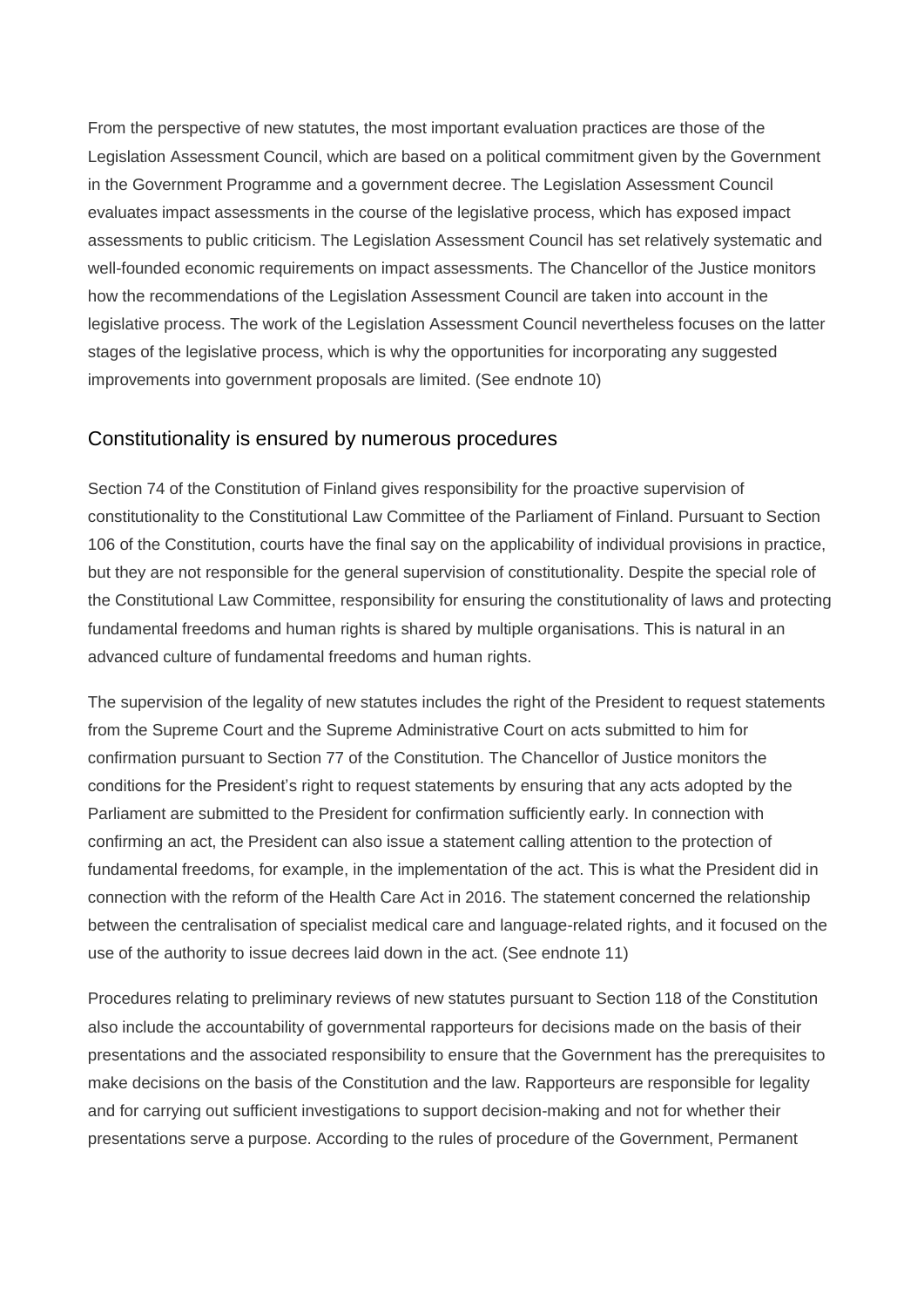Secretaries are responsible for ensuring the quality of the legislative process within their respective Ministries.

## The Chancellor of Justice's reviews of statutes promote an efficient decisionmaking process and create a foundation for trust

Preliminary reviews of new statutes are part of the Chancellor of Justice's obligation to supervise the official acts of the Government and the President laid down in Sections 108, 111 and 112 of the Constitution and the associated duty to provide information and opinions, i.e. to act as an independent legal expert. The Chancellor of Justice does not, and should not in a democratic country, have the power to decide, for example, on whether a government proposal should be presented to the Parliament. The body that has the final say in the assessment of the constitutionality of government bills is the Constitutional Law Committee of the Parliament of Finland.

The supervision of legality carried out by the Chancellor of Justice reinforces the efficiency of the Government's internal controls and ensures the legality of the Government's plans and decision and compliance with legal prerequisites. It also supports the supervision carried out by the Constitutional Law Committee of the Parliament by ensuring its prerequisites. The Chancellor of Justice also protects human rights and fundamental freedoms as well as other rights and ensures good governance in general in connection with planning.

The Chancellor of Justice's proactive and timely supervision of legality and the associated provision of independent expert advice help to increase the efficiency of the Government's and the Parliament's decision-making process. They also build trust in the decisions of the highest state institutions. The efficiency of the decision-making process and the trust it enjoys are extremely important assets for society and crucial for success. Maintaining trust is a relatively topical and important issue in Finland, as, according to surveys conducted by the OECD, trust in the government in Finland has decreased by approximately 27 percentage points since 2007. (See endnote 12)

# The Chancellor of Justice oversees the drawing up and issuing of government proposals in many ways

The constitutional provisions concerning the legality control duties of the Chancellor of Justice form the legal basis for the preliminary reviews of new statutes carried out by the Chancellor of Justice. The details of supervision are largely based on practical experience. (See endnote 13) The Office of the Chancellor of Justice is currently working hard to revise these practices.

The following are examples of preliminary controls applied to government proposals: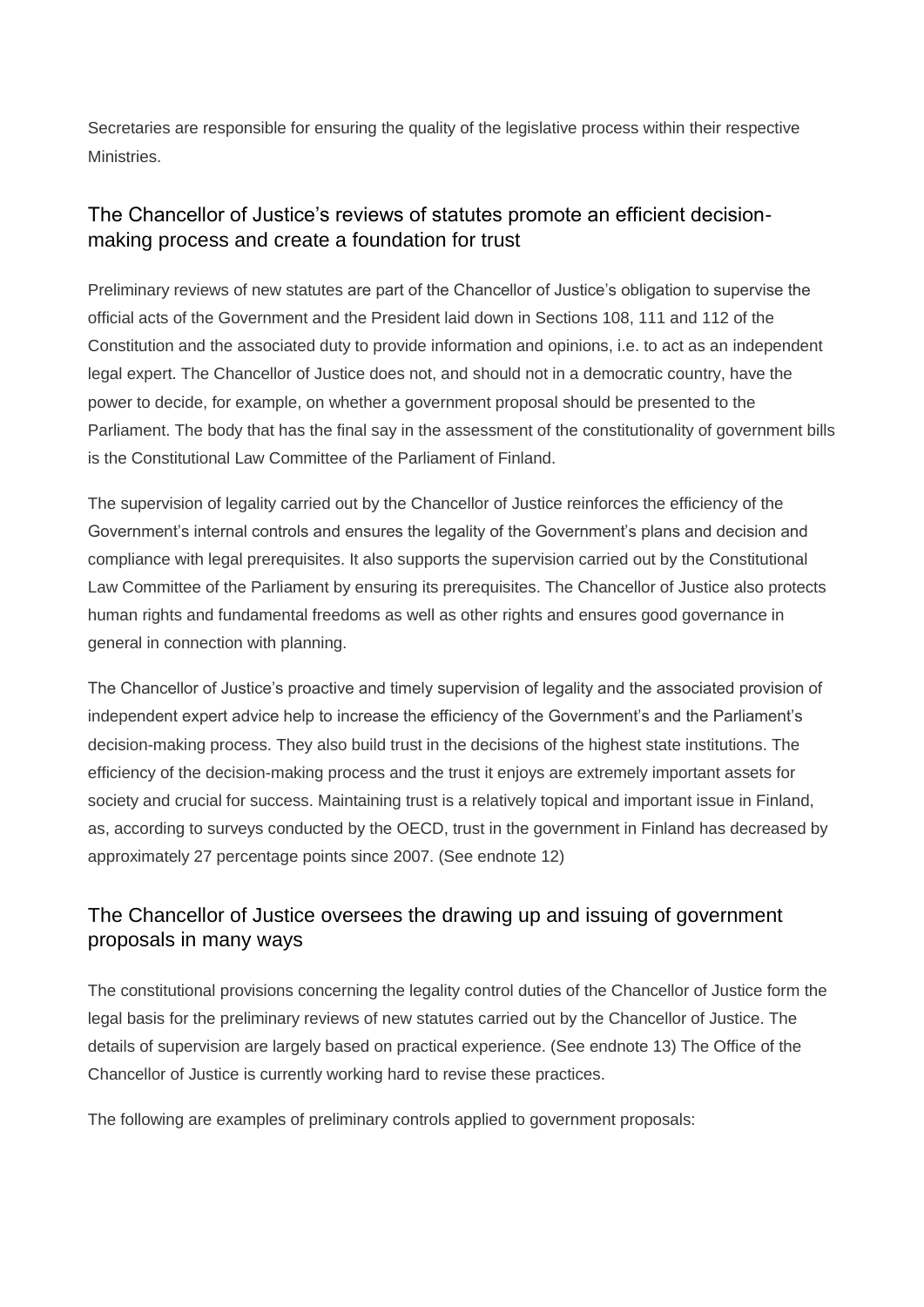**(1) Issuing statements on government bills in connection with the consultation procedure. The Chancellor of Justice can also evaluate government bills separately from the actual consultation procedure**, if the President, the Government or a Ministry requests a statement or consultation pursuant to Section 108(2) of the Constitution. Requests for these kinds of statements and consultation have been made, for example, in connection with legislative initiatives that are challenging from the perspective of the Constitution and especially fundamental rights or otherwise legally complex. In practice, the Chancellor of Justice has been asked and has given statements in the context of the consultation procedure on a case-by-case basis. (See endnote 14) The Chancellor of Justice urges the Ministries to request statements on any legislative initiatives that are important from the perspective of fundamental freedoms and human rights or the rule or law and good governance. Similarly, statements should be requested on any legislative initiatives that have significance in terms of the consistency of legislation and the application of the law. Examples include initiatives that require a special assessment on the harmonisation of international and European obligations with national law or an evaluation of the exercise of national discretion in the context or international or Community norms.

The Office of the Chancellor of Justice has tried to create a system for identifying these kinds of initiatives and issuing statements on them in a more systematic manner. The aim is to make systematic use of lessons learnt from the processing of complaints and other legality controls. The statement procedure provides the Chancellor of Justice with the best opportunity to call attention to issues relating to government bills and good legislative practice. The Chancellor of Justice acts as an independent legal advisor and therefore a guardian of the law and a promoter of fundamental freedoms, human rights and other rights of individuals in the context of the statement procedure as well.

**(2) Providing verbal and other informal advice to the Government and the Ministries** on the correct application of the law during the legislative process. In this context, the correct application of the law refers, above all, to the consistency and applicability of the law on the whole as well as a legal assessment of how the Constitution and fundamental rights as well as international obligations can be taken into account in a balanced manner. Consultations are usually initiated by a Ministry or a Minister. The presence of the Chancellor of Justice in government negotiations provides an opportunity to advise on legal considerations in a timely and flexible manner also in cases where the final social policy alternatives and political priorities have not yet been chosen. Most government proposals are drawn up by ministerial working groups these days, and political priorities are chosen not at informal meetings but at the government's strategy planning sessions, which are not, as a rule, attended by the Chancellor of Justice. The consultative and advisory role of the Chancellor of Justice therefore requires more and more proactiveness from the Ministry in charge of a bill or proactive monitoring by the Office of the Chancellor of Justice.

The provision of advice does not constitute acting as an agent or counsel for the Government. It involves giving legal advice that adds value through independence, impartiality and expertise in the legal system as a whole. The Chancellor of Justice does not contribute to the Ministries' operative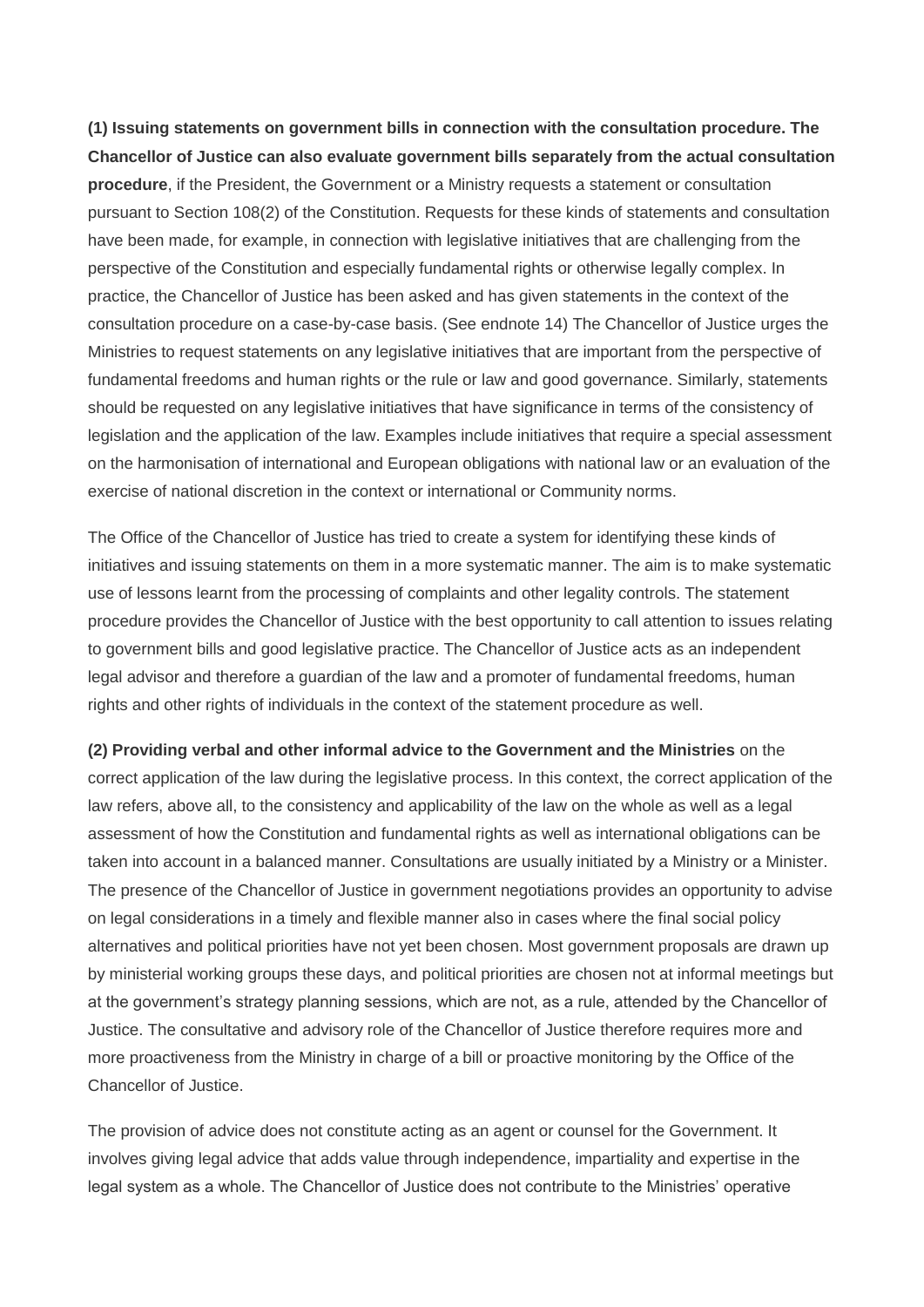content planning or decisions on the contents of laws taken in the course of the legislative process. However, the Chancellor of Justice calls attention to issues that are important from the perspective of making these decisions and legal assessments in the course of planning and the Government's decision-making process. He can suggest alternatives that are better from the perspective of the Constitution or the rule of law.

#### **(3) Carrying out systematic preliminary reviews of government proposals** (new procedure).

Preliminary reviews have been introduced in response to a statement of the Constitutional Law Committee of the Parliament (PeVL 19/2016 vp) concerning the Chancellor of Justice's proactiveness in the supervision of government proposals and the legislative process. The procedure also provides an opportunity to trial an operating model aimed at supporting the Government's legislative process more efficiently than before. The Ministries have also submitted, and the Chancellor of Justice has requested, legally challenging or complex government proposals for review well in advance of government sessions before this procedure was adopted. The procedure was revised as of the beginning of 2018 by urging the Ministries to request preliminary reviews of any government proposals that are important from the perspective of fundamental freedoms, human rights and the rule of law or from the perspective of their impacts or the effectiveness and cohesiveness of legislation on the whole. The Office of the Chancellor of Justice has also been proactive in requesting these kinds of proposals for preliminary review on the basis of the Government's legislative plan.

Government proposals are chosen for preliminary review on the basis of the following criteria:

- a) Importance of the proposed provisions from the perspective of fundamental freedoms, human rights and good governance as well as the efficient application of the democratic rule of law;
- b) Important issues relating to the application and interpretation of the Constitution;
- c) Important social impacts combined with the consistency of the law on the whole; in these cases, the criteria include, among others, a special need for assessment identified by the Legislation Assessment Council or themes relating to the application of laws identified by the Office of the Chancellor of Justice in connection with legality controls; and
- d) Extremely long or complex proposals that are difficult to review within the normal schedule of the Government's presentation agendas (government proposals consisting of more than 100 provisions or more than 250 pages).

In the future, it will also be possible to identify proposals in the context of which a preliminary review is justified on the basis of consultations. For proposals that are submitted to the Legislation Assessment Council, preliminary reviews are carried out simultaneously with the Legislation Assessment Council's process. In the case of other proposals, the preliminary review takes place at a relatively late stage of the legislative process but while it is still possible to introduce tangible improvements. Systematic preliminary reviews are still experimental at the moment, and the procedure is being developed on the basis of lessons learnt and feedback received.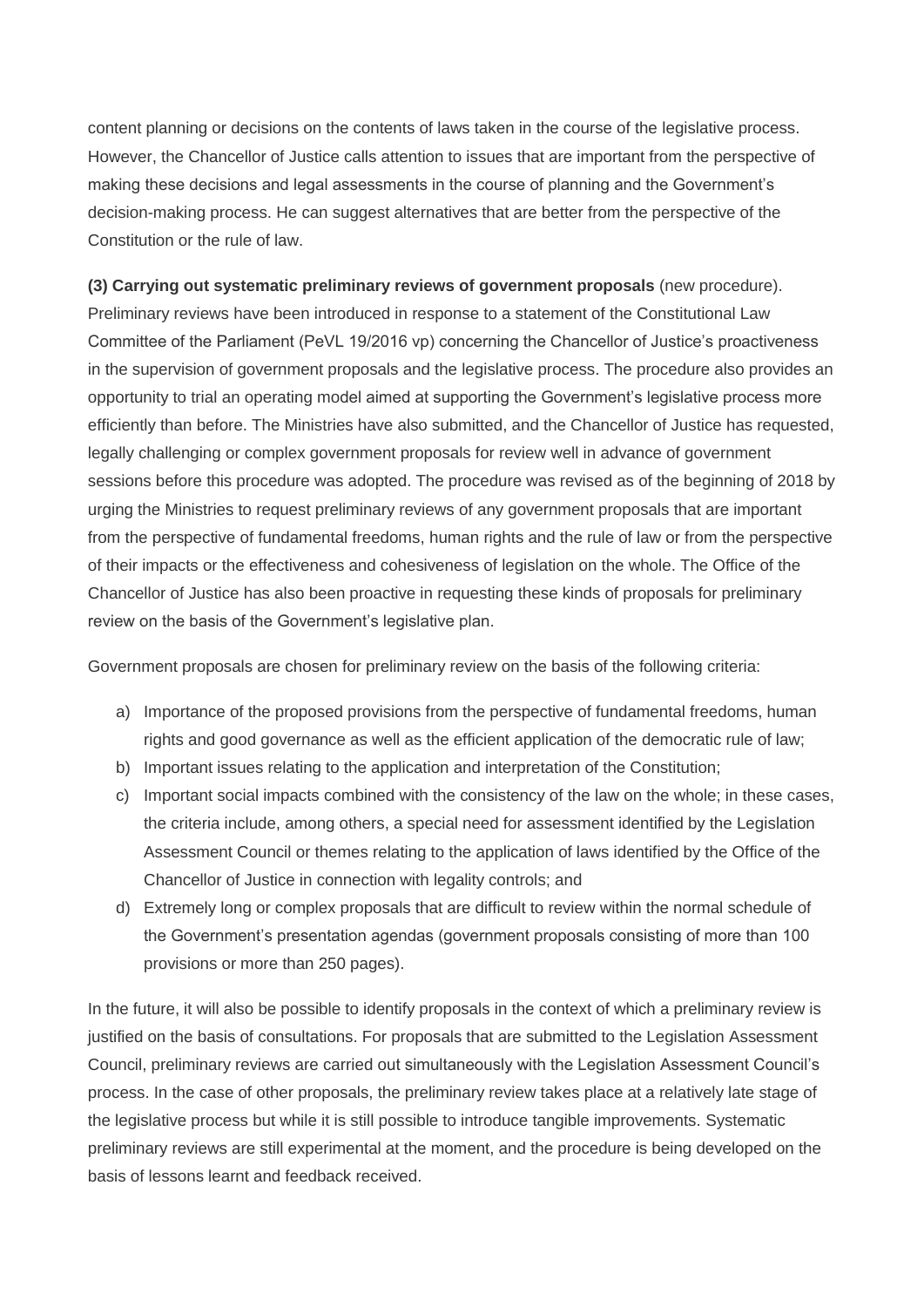Contrary to reviews of presentation agendas which are carried out for all government proposals, preliminary reviews are not comprehensive. Limited resources mean that preliminary reviews can only be carried out on the most important proposals from the perspective of the objective of the procedure. It is not even possible to carry out preliminary reviews on all the proposals that are submitted to the Constitutional Law Committee.

**(4) Reviews of the Government's presentation agendas** and the presence of the Chancellor of Justice at the Government's plenary sessions and any comments made by the Chancellor of Justice in those contexts pursuant to Section 112 of the Constitution of Finland. Reviews of presentation agendas are, in practice, the most official form of legality control carried out by the Chancellor of Justice. They ensure that conditions are in place for constitutional and legal decision-making. Reviews of presentation agendas aim to ensure that proposals give the Parliament enough information to identify proposals that require an assessment by the Constitutional Law Committee and enough information for the Constitutional Law Committee to be able to assess their constitutionality.

The role of the Chancellor of Justice in reviewing presentation agendas is to ensure that there are no weaknesses in proposals that would require intervention by the Chancellor of Justice. Based on legal literature, the Chancellor of Justice has never entered a comment concerning the legality of a government proposal in the Government's minutes. Doing so is possible but would be an extremely forceful measure the threshold for which is justifiably high. Only government proposals that are clearly unconstitutional and flawed and that do not involve the Government, which is accountable to the Parliament, exercising its discretion in the field of social policy and its right to present new interpretations transparently can, in practice, lead to the entry of a comment in the Government's minutes. The procedure is therefore formally possible but unlikely to be used in practice. (See endnote 15)

The advantages of reviews of presentation agendas include their comprehensiveness and the possibility of preventing mistakes. Their weaknesses relate to the extremely tight schedule and their inevitable focus on formalities and ensuring minimum standards.

#### Preliminary reviews ensure that sufficient grounds exist for decision-making

The overall objective of the preliminary reviews carried out by the Chancellor of Justice is to promote good legislation and good legislative practice and ensure the legal prerequisites of government proposals. It is important from the perspective of efficient decision-making by the Parliament and the Government that proposals are formally solid and flawless and that the Parliament has enough sufficiently reliable information for making decisions. This includes the ability to apply the Constitution of Finland, Community law and international obligations correctly and to express interpretations openly and comprehensively in government proposals. The rationales given in government proposals are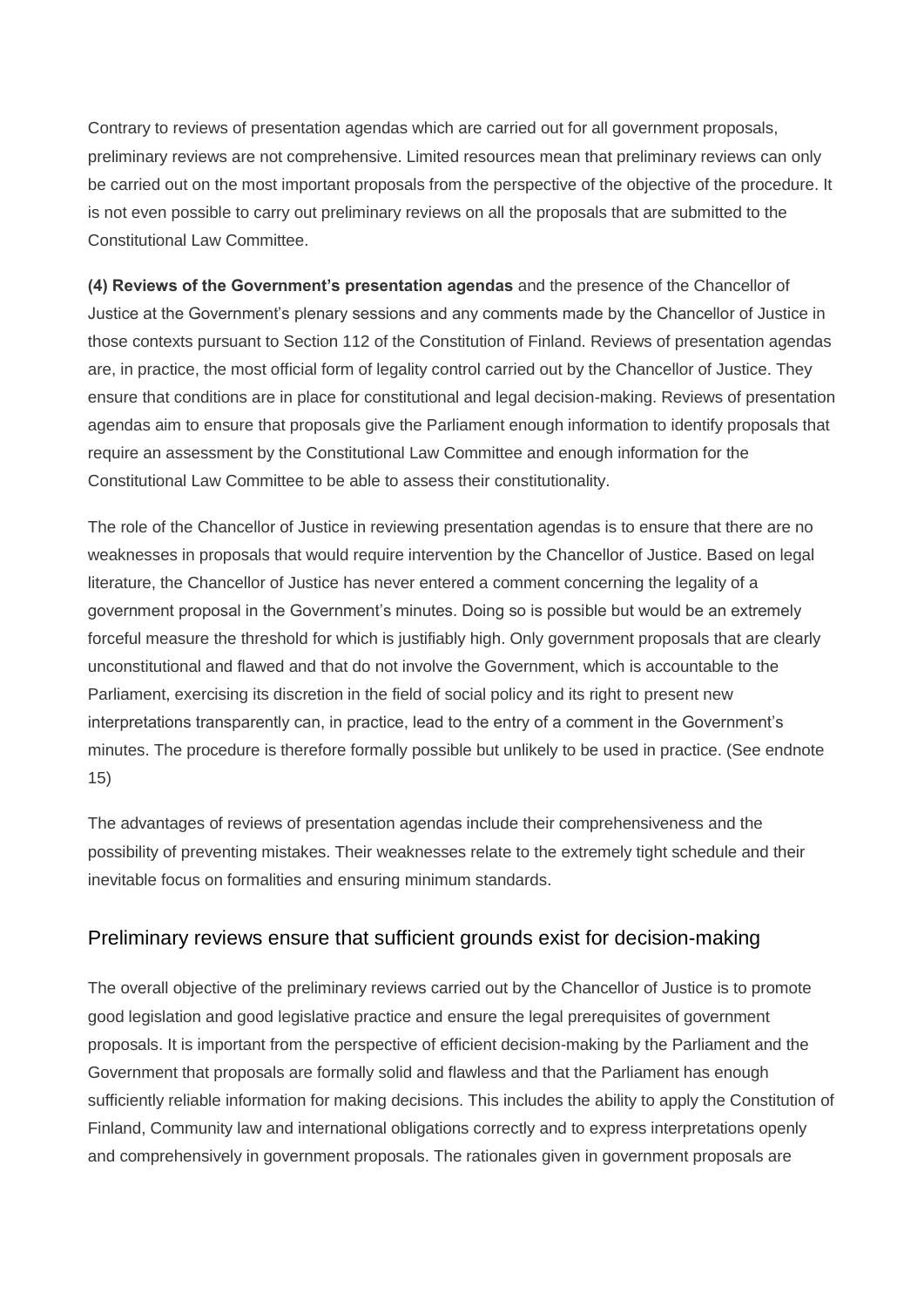important in this respect, and special attention is given to them in the Chancellor of Justice's inspections.

Preliminary reviews aim to establish whether a proposal correctly identifies key issues from the perspective of the Constitution of Finland and international human rights obligations and addresses them to a sufficient degree. Another aim is to check whether the rationale for a proposal explains the relevant constitutional interpretations and transparently addresses any interpretative issues and potential critical issues identified. The review covers the sufficiency and appropriateness of the justifications given for the solutions proposed for critical issues and the overall legal integrity and consistency of the bill and its rationale.

Constitutional issues relate to the protection of fundamental freedoms and human rights. The Chancellor of Justice has adopted a new practice of recommending that the European Convention on Human Rights and the associated interpretative practice as well as the case law of the Court of Justice of the European Union are taken into account and analysed whenever there is a legal reason to do so in order to evaluate the constitutionality of a proposal. Preliminary reviews also address the appropriateness of the legislative process and whether interested parties have been appropriately consulted. The requirements laid down in legislative guidelines should be observed as diligently as possible.

Where possible, preliminary reviews aim to ensure that legislation is logical, consistent and works well as a whole. This requires examining the mutual compatibility of national statutes and the intelligibility and predictability of regulatory frameworks from the perspective of the parties governed by the laws and those who apply them. Reviews also address whether the relationship between general and special laws is clear and logical. The general doctrines (principles, concepts, philosophies) of different areas of law also need to be taken into account. Logical and effective laws also need to implement international and European obligations effectively and in a manner that preserves as much of the consistency of the national legal system and the predictability of legal positions as possible. Where possible, preliminary reviews aim to ensure that the national leeway left by European and international norms is used appropriately.

Preliminary reviews carried out by the Chancellor of Justice do not limit the right of the Government to propose new kinds of solutions to the Parliament or to look for new interpretations in the Constitution. However, the Government has a duty to provide the Parliament with reliable and sufficient information to enable the processing and evaluation of proposals. Preliminary reviews are designed to ensure that any constitutional ambiguities are disclosed transparently in proposals and their rationales and that proposals provide an appropriate basis for decision-making by the Parliament otherwise as well.

Ensuring legal correctness is the responsibility of the Ministry drawing up the proposal, and controls on legal correctness are carried out by legal experts of the Ministry of Justice and are therefore not the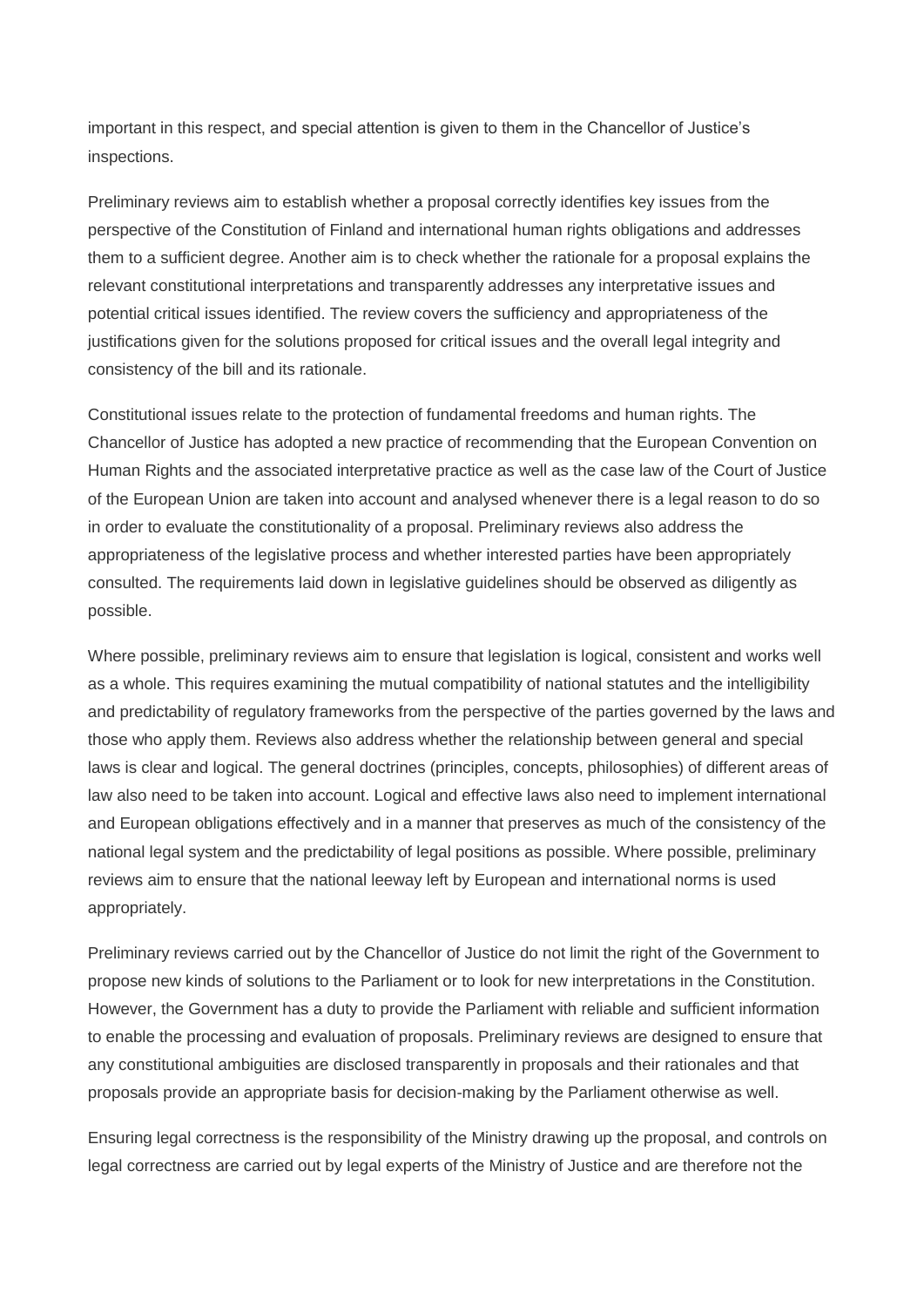Chancellor of Justice's responsibility. The Ministry of Justice plays an important role in assisting other Ministries and providing them with legal advice, and the division of responsibilities between the Ministry of Justice and the Chancellor of Justice could be made clearer. The issue of how responsibilities and resources should be divided should be investigated and new practices developed, as ensuring an efficient legislative process requires a stronger shared legal knowledge base and more effective pooling of expertise that serves the Government and all Ministries.

### Preliminary reviews of new decrees still rely on the proactiveness of Ministries

The Constitutional Law Committee of the Parliament does not usually directly supervise government decrees. One exception are government decrees that temporarily limit fundamental rights in exceptional circumstances, which are submitted to the Parliament for consideration pursuant to Section 23 of the Constitution.

In theory, the legality controls carried out by the Chancellor of Justice therefore play a more important role legally in the case of decrees than in the context of government proposals. However, this power is significantly weakened by Section 107 of the Constitution, which prohibits the application of decreed provisions that are in conflict with the Constitution or an act. In order for the public to be able to trust in the predictability and permanence of statutes, the constitutionality and legality of decrees cannot be left to be decided on a case-by-case basis. Preliminary reviews by the Chancellor of Justice are therefore also required in the context of decrees.

The Constitutional Law Committee and the Chancellor of Justice supervise the constitutionality of decrees indirectly by ensuring that the powers to issue decrees are stipulated sufficiently clearly and in enough detail and that decrees do not address issues that, according to the Constitution, need to be governed by an act. The most important means by which the Chancellor of Justice supervises government decrees is by reviewing presentation agendas.

Preliminary reviews instigated by the Chancellor of Justice are not an established practice in the context of government decrees at the moment. The need to adopt such a practice will nevertheless be investigated once experiences have accumulated of preliminary reviews of government proposals. The Ministries have also been urged to take advantage of the possibility of preliminary reviews by the Chancellor of Justice.

With the exception of Ministries' requests for statements, ministerial decrees are not systematically subject to preliminary reviews by the Chancellor of Justice. They are, however, subject to the Chancellor of Justice's retrospective legality controls.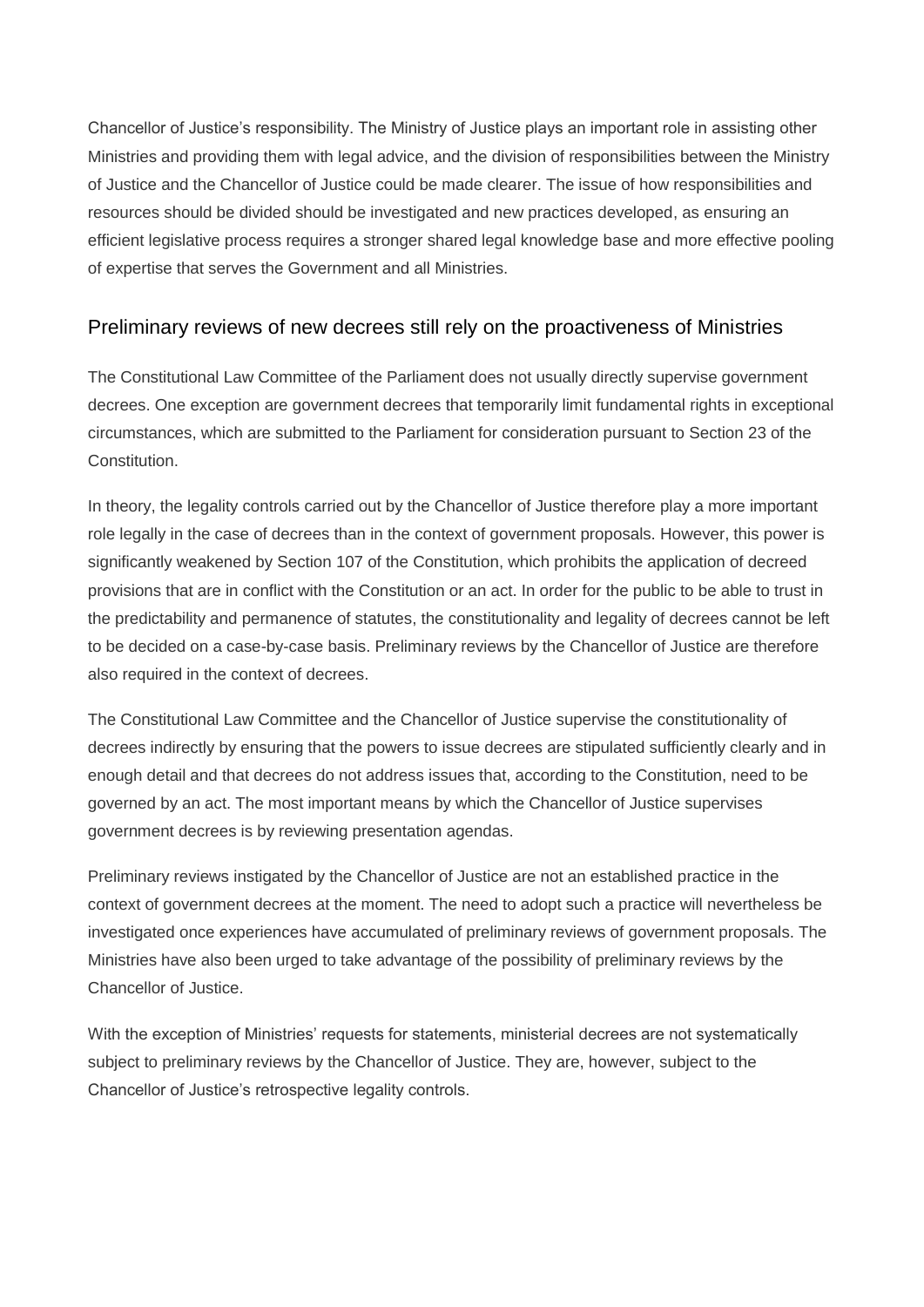### The Chancellor of Justice has multiple strengths in the preliminary review of new statutes

In the context of preliminary reviews and the consultation procedure that precedes them, the strengths of the Chancellor of Justice include promptness and timeliness, efficiency, independence and impartiality, expertise in the application of the law, fundamental freedoms and human rights on the whole as well as trust and confidentiality.

The Chancellor of Justice works side by side with the Government with a clear mandate based on the Constitution. Legality controls therefore progress simultaneously with planning and decision-making. The Chancellor of Justice's supervision and consultation services are readily available to the Government, which makes the decision-making process run more smoothly. Legal perspectives and considerations relating to the protection of fundamental freedoms and human rights can be factored into planning and decision-making efficiently and directly. The Chancellor of Justice's ties to the Government and his attendance at plenary sessions and governmental meetings provide good opportunities for accessing information and especially for separating important facts from the vast pool of information available.

The Constitution also makes the Chancellor of Justice independent and impartial in relation to the Ministries. The Chancellor of Justice can bring a perspective to the evaluation of new statutes that is independent of the interests of individual government departments and political priorities and that does not emphasise individual areas of law. This impartiality combined with the supervision of compliance with fundamental freedoms and human rights allows the Chancellor of Justice to ensure that the perspective of legality in general is observed. These factors separate the Chancellor of Justice from government agents who simply promote the interests of individual clients according to their instructions. The Chancellor of Justice ensures legality and the rule of law in the exercise of the country's highest executive powers. International examples also show that independent supervision and the associated provision of impartial legal advice can be coordinated in a natural manner.

The expertise of the Chancellor of Justice stems from an understanding of rights and the legal system as a whole. When it comes to the substance of individual areas of law, the best experts within the Government are the Ministries. The expertise of the Chancellor of Justice and the Office of the Chancellor of Justice relates more to general aspects of legal regulation and the legally justified coordination of different perspectives. This expertise is significantly reinforced by the ability of the Chancellor of Justice to incorporate the picture given by complaints and other legality controls of the concerns and problems of individuals into the supervision of the legislative process and structural issues. What ultimately makes the role of the Chancellor of Justice unique is his ability to see the legal system as a whole, from the tangible protection of individuals' rights to the supervision of the constitutionality of statutes and the associated protection of rights on a more general level.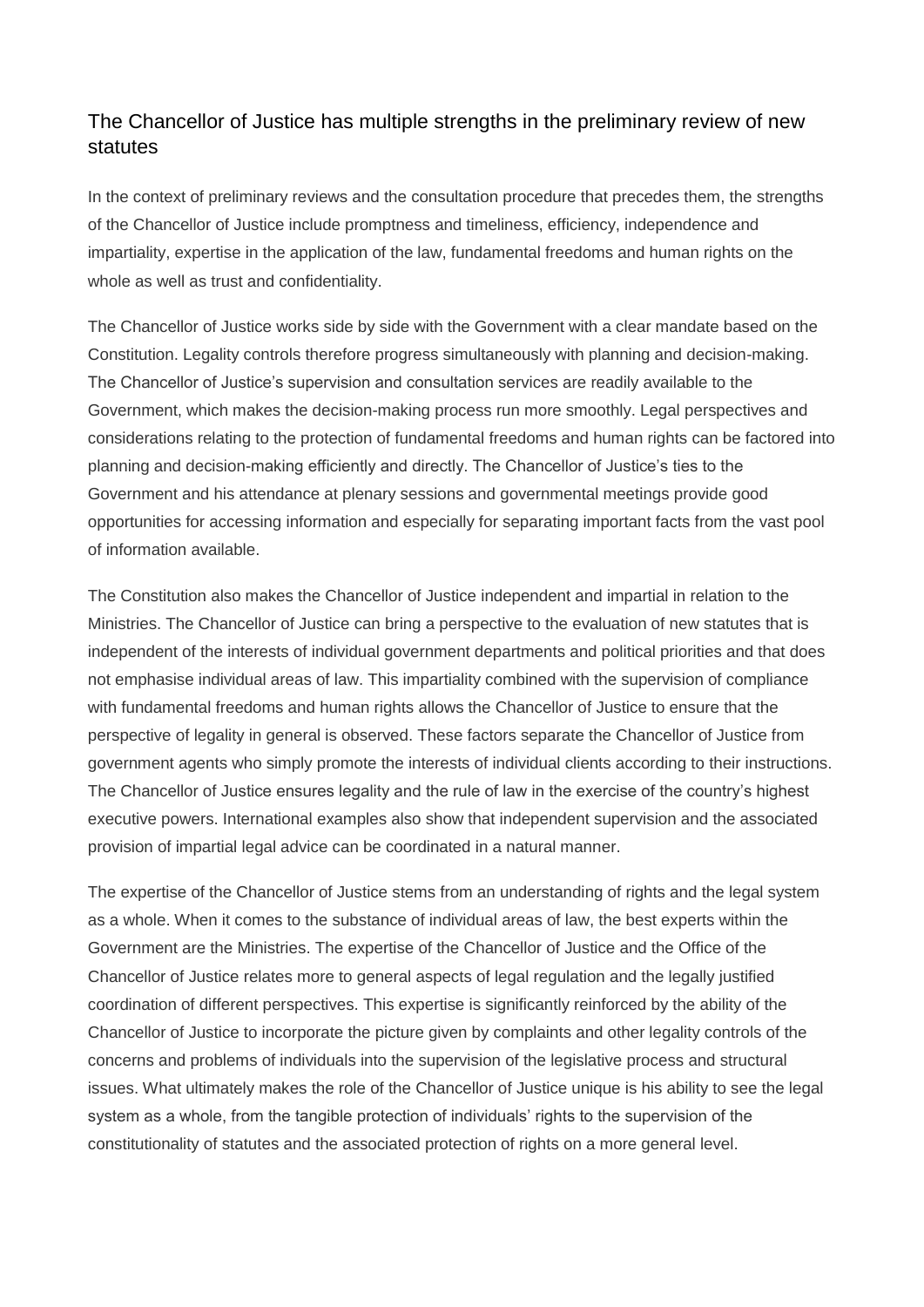Modern constitutional philosophy sees the individual but also looks further in order to identify risks and structures that could threaten the individual's rights. Identifying and calling attention to structural problems is one of the strengths of the legality controls carried out by the Chancellor of Justice and the associated provision of advice.

The Chancellor of Justice's extremely extensive rights to information and his attendance at the Government's plenary sessions and presidential presentations also create a foundation for confidentiality. The Chancellor of Justice is in a position to carry out a fair and impartial legal assessment even in the context of politically contentious issues. The procedure helps to avoid mistakes and save time, and prevents damage to trust resulting from flawed decisions.

The supreme guardians of the law work in the interests of society and its members in order to ensure fairness. Preliminary reviews are one of the Chancellor of Justice's current priorities in the development of legality controls. The aim is to improve operating models and revise criteria as experience and feedback accumulate. Developing the procedures of the supreme guardians of the law and respecting our valuable constitutional tradition is our most important duty.

### Endnotes:

- 1. See rationale for the Act on the Division of Responsibilities between the Chancellor of Justice of the Government and the Parliamentary Ombudsman (1224/1990) in HE 72/1990 vp. Rationale, Section 1.1, Objectives.
- 2. See [http://www.conseil-etat.fr](http://www.conseil-etat.fr/) (visited on 20 February 2018) and Article 39 of the Constitution of France, as well as Organic Law No 99–209 of 19 March 1999 on the consultation procedure and the right to request statements. The provisions were revised in connection with France's partial constitutional reform in 2008. Regarding the Constitutional Council, see [http://www.conseil-constitutionnel.fr](http://www.conseil-constitutionnel.fr/) (visited on 20 February 2018).
- 3. See website of the Dutch Council of State at [https://www.raadvanstate.nl/the-council-of](https://www.raadvanstate.nl/the-council-of-state.html)[state.html](https://www.raadvanstate.nl/the-council-of-state.html) (visited on 20 February 2018).
- 4. See Chapter 8 of the Swedish Instrument of Government and the Swedish Act on the Council of Legislation (No 2003:33 in the Swedish Code of Statutes) as well as the Council of Legislation's website at [http://www.lagradet.se](http://www.lagradet.se/) (visited on 20 February 2018).
- 5. See brief presentation on the Swedish Chancellor of Justice at [https://www.jk.se/om](https://www.jk.se/om-oss/#1328)[oss/#1328](https://www.jk.se/om-oss/#1328) (visited on 20 February 2018).
- 6. Council of Europe, European Commission for Democracy Through Law (Venice Commission): Rule of Law Checklist, CDL-AD(2016)007, p. [http://www.venice.coe.int/webforms/documents/default.aspx?pdffile=CDL-AD\(2016\)007](http://www.venice.coe.int/webforms/documents/default.aspx?pdffile=CDL-AD(2016)007-e) [e](http://www.venice.coe.int/webforms/documents/default.aspx?pdffile=CDL-AD(2016)007-e) (visited on 18 February 2018).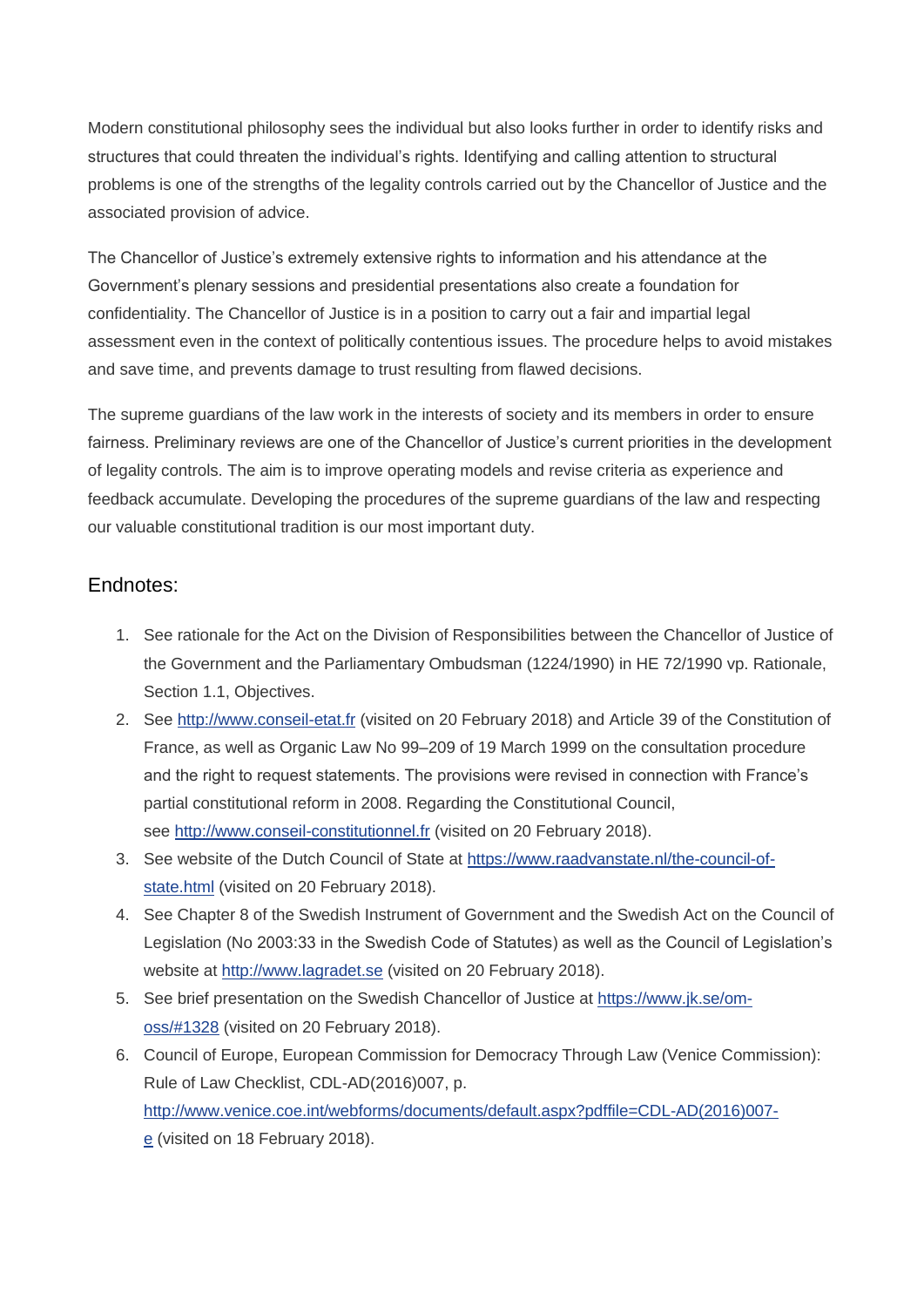- 7. Council of Europe, European Commission for Democracy Through Law (Venice Commission): Report on the Rule of Law, CDL-AD(2011)003rev. [http://www.venice.coe.int/webforms/documents/default.aspx?pdffile=CDL-](http://www.venice.coe.int/webforms/documents/default.aspx?pdffile=CDL-AD(2011)003rev-e)[AD\(2011\)003rev-e](http://www.venice.coe.int/webforms/documents/default.aspx?pdffile=CDL-AD(2011)003rev-e) (visited on 18 February 2018).
- 8. Mikael Hidén's The Legal Control of Statutes in Finland, Volume I, Acts of Parliament (Finnish Lawyers' Association, Helsinki 1974) provides a systematic overview of the supervision of the legislative process. The greatest changes since Hidén's analysis of 1974 relate to the addition of content to the rule of law and the increased influence of international interaction as well as the growing importance of fundamental freedoms and human rights. This becomes clear when Hidén's analysis is compared against Juha Lavapuro's 2010 doctoral dissertation on the development of the Constitutional Law Committee, which is important from the perspective of new statutes (see Juha Lavapuro: New Constitutional Controls (Finnish Lawyers' Association, Helsinki 2010)).
- 9. On a national level, the so-called Finance Policy Act (869/2012) and the Act on the National Audit Office of Finland (676/2000) mandate the National Audit Office of Finland to carry out independent supervision of finance policy, which is a requirement laid down in the Fiscal Compact of the Economic and Monetary Union of the European Union and Council Directive 2011/85/EU on requirements for budgetary frameworks of the Member States as well as other Community laws relating to the Stability and Growth Pact. Independent expert evaluation of finance policy instruments and objectives is the responsibility of the Economic Policy Council. The duties of the Economic Policy Council are laid down in the Government Decree on the Economic Policy Council (61/2014). The evaluations focus on economic and financial policy measures, but the Economic Policy Council also often carries out detailed evaluations of legislative initiatives and statutory reforms. The European Commission, the OECD and the IMF all carry out international evaluation of governmental finance policy and some other areas of social policy and therefore also legislation.
- 10. For information about the Legislation Assessment Council, see Government Decree on the Legislation Assessment Council (1735/2015) and the website of the Legislation Assessment Council at <http://vnk.fi/arviointineuvosto> (visited on 19 February 2018).
- 11. Decisions pursuant to a presidential presentation of 29 December 2016, [http://valtioneuvosto.fi/artikkeli/-/asset\\_publisher/10616/tasavallan-presidentin-esittely-29-](http://valtioneuvosto.fi/artikkeli/-/asset_publisher/10616/tasavallan-presidentin-esittely-29-12-2016) [12-2016.](http://valtioneuvosto.fi/artikkeli/-/asset_publisher/10616/tasavallan-presidentin-esittely-29-12-2016)
- 12. OECD Governments at a Glance 2017, Government at a Glance 2017 Country Fact Sheet Finland, [http://www.oecd.org/gov/gov-at-a-glance-2017-finland.pdf.](http://www.oecd.org/gov/gov-at-a-glance-2017-finland.pdf)
- 13. Chancellor of Justice Jaakko Jonkka's commentary for the 2016 annual report (K 13/2017 vp; pp. 12‒23) provides a comprehensive overview of the supervisory procedures of the Chancellor of Justice in practice. See also Jaakko Jonkka: Chancellor of Justice as a supervisor of the